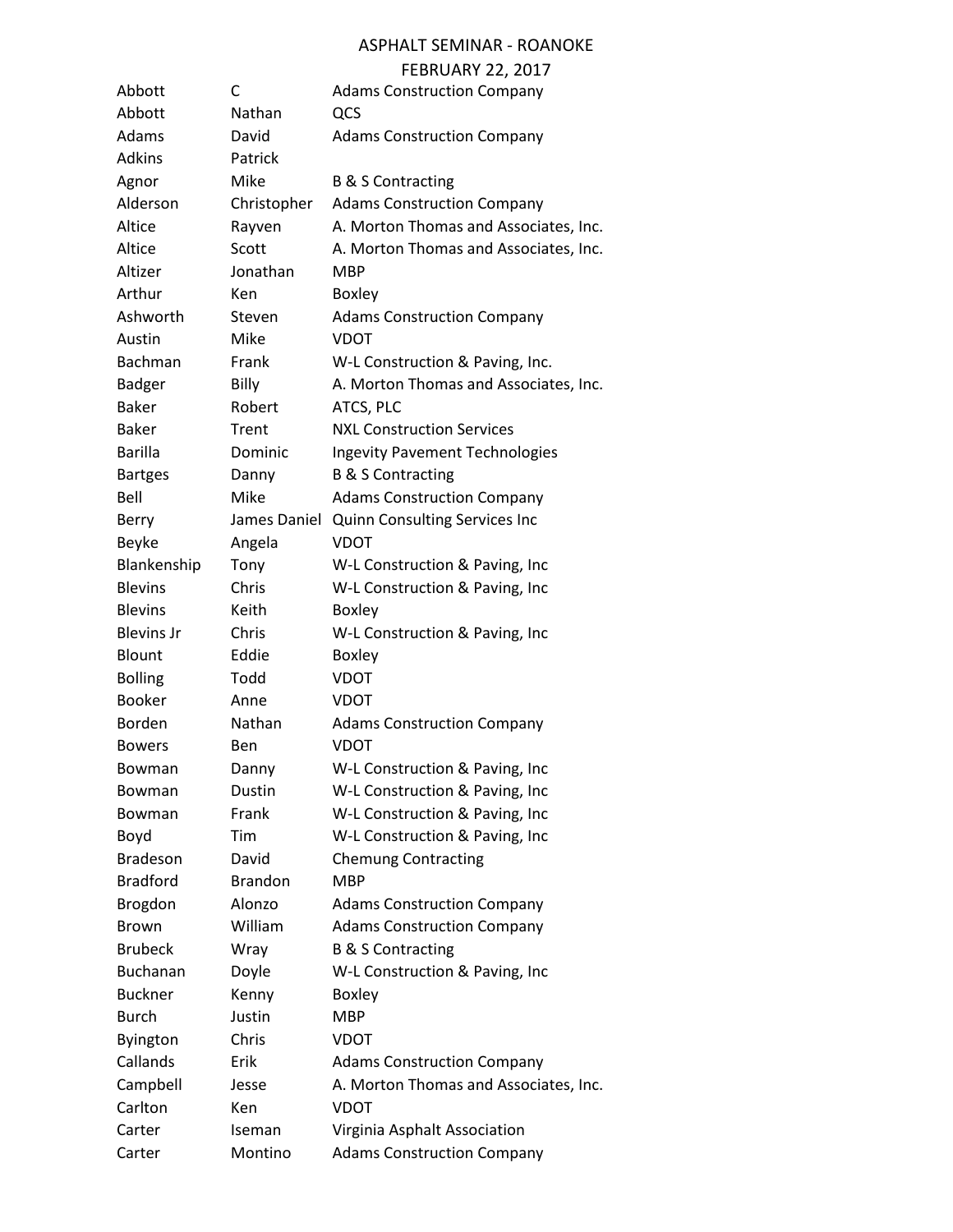| Chisnell      | Kevin          | VDOT                              |
|---------------|----------------|-----------------------------------|
| Christian     | Crystal        | <b>Adams Construction Company</b> |
| Christian     | Jerome         | <b>Boxley</b>                     |
| Clarke        | David          | <b>VDOT</b>                       |
| Claud         | Scott          | Colony Construction, Inc.         |
| Cocke         | Bronson        | <b>Adams Construction Company</b> |
| Coffey        | Sam            | W-L Construction & Paving, Inc    |
| Cole          | Samuel         | <b>Adams Construction Company</b> |
| Coleman       | Charles        | <b>Adams Construction Company</b> |
| Combs         | <b>Derrick</b> | <b>VDOT</b>                       |
| Condry        | Jeff           | W-L Construction & Paving, Inc    |
| Counts        | William        | <b>VDOT</b>                       |
| Cox           | Alan           | W-L Construction & Paving, Inc    |
| Craddock      | Charles        | <b>Boxley</b>                     |
| Cramer        | Sheila         | B & S Contracting, Inc.           |
| Crandol       | Rob            | <b>VDOT</b>                       |
| Creasey       | Calvin         | <b>Adams Construction Company</b> |
| Creasy        | Eddie          | <b>APAC</b>                       |
| Cullop        | Jeff           | W-L Construction & Paving, Inc    |
| Davis         | Dale           | <b>Adams Construction Company</b> |
| Davis         | Graeme         | <b>WRA</b>                        |
| Davis         | John           | <b>MBP</b>                        |
| Dawson        | Shannon        | <b>Adams Construction Company</b> |
| DeFord        | Renata         | <b>WRA</b>                        |
| Desai         | Velji          | VDOT                              |
| Dibble        | <b>Brian</b>   | <b>VDOT</b>                       |
| Dodson        | <b>Bobby</b>   | <b>VDOT</b>                       |
| Dooley        | Adam           | <b>Adams Construction Company</b> |
| Douthat       | Sheldon        | <b>Adams Construction Company</b> |
| Duquette      | Joe            | <b>VDOT</b>                       |
| East          | Wesley         | <b>Adams Construction Company</b> |
| Echols        | Jeff           | VDOT                              |
| Elder         | Zach           | VDOT                              |
| <b>Elkins</b> | Roger          | VDOT                              |
| Elliott       | Jason          | VDOT                              |
| English       | Joe            | <b>VDOT</b>                       |
| Evans         | Elmer          | <b>B &amp; S Contracting</b>      |
| Falls         | Roger          | <b>VDOT</b>                       |
| Fanin         | <b>Brent</b>   | <b>Adams Construction Company</b> |
| Farris        | James          | <b>Boxley</b>                     |
| Faulkner      | Paul           | VDOT                              |
| Fisher        | Bryan          | MBP                               |
| Floyd Jr      | Don            | <b>B &amp; S Contracting</b>      |
| Ford          | David          | APAC                              |
| Fowler        | Andy           | <b>VDOT</b>                       |
| French        | Don            | VDOT                              |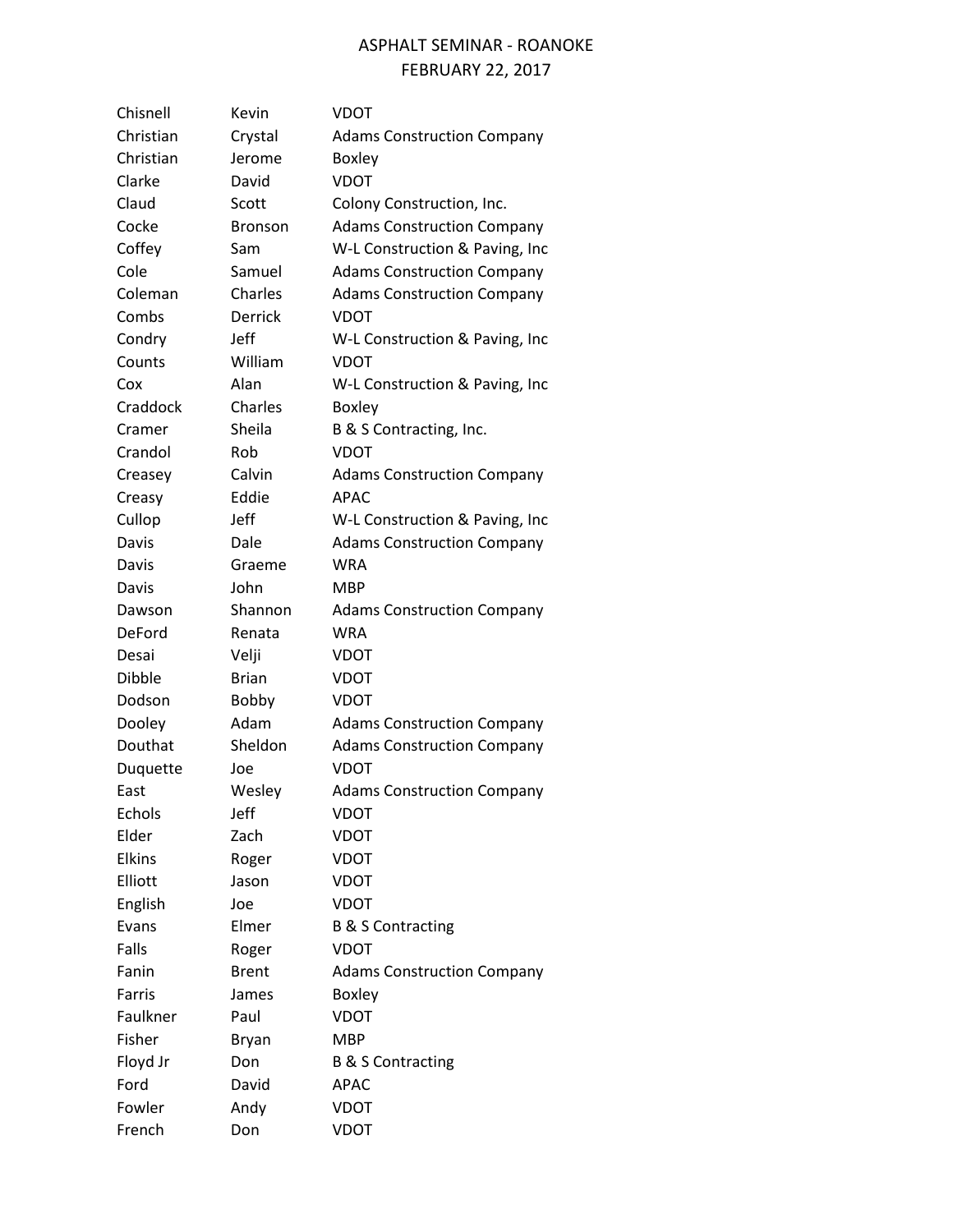| Ghidoni         | Jon           | <b>B &amp; S Contracting</b>          |
|-----------------|---------------|---------------------------------------|
| Gilmer          | Dave          | W-L Construction & Paving, Inc        |
| Goad            | Junior        | HNTB Corp.                            |
| Good            | Robbie        | <b>VDOT</b>                           |
| Griffith        | Michael       | W-L Construction & Paving, Inc        |
| Griffith        | Rob           | VDOT                                  |
| Guill           | Tyler         | <b>MBP</b>                            |
| Hackworth       | Benjamin      | <b>Adams Construction Company</b>     |
| Hale            | Adam          | <b>NXL Construction Services</b>      |
| Hall            | Anthony       | <b>Adams Construction Company</b>     |
| Hall            | Shane         | <b>VDOT</b>                           |
| Halsey          | Earl          | W-L Construction & Paving, Inc        |
| Hammonds        | Cole          | SEPI Engineering & Construction, Inc. |
| Handy           | Tony          | <b>VDOT</b>                           |
| <b>Hardwick</b> | Chris         | <b>Boxley</b>                         |
| <b>Harris</b>   | Cliff         | <b>Adams Construction Company</b>     |
| <b>Harris</b>   | Neal          | W-L Construction & Paving, Inc        |
| Harrison        | Thomas        | <b>Adams Construction Company</b>     |
| Hart            | <b>Thomas</b> | <b>Adams Construction Company</b>     |
| Harvey          | Donald        | <b>VDOT</b>                           |
| Heath           | Pam           | <b>VDOT</b>                           |
| Hedge           | Deric         | <b>Adams Construction Company</b>     |
| Hefner          | Larry         | <b>NXL Construction Services</b>      |
| <b>Helmick</b>  | Dave          | Superior Paving Corp.                 |
| Henderson, Jr.  | Dennis        | <b>Adams Construction Company</b>     |
| Henegar         | Jonathan      | <b>VDOT</b>                           |
| <b>Herring</b>  | Ernie         | <b>Adams Construction Company</b>     |
| Hiatt           | Curtis        | <b>Adams Construction Company</b>     |
| Higgs           | <b>Travis</b> | <b>VDOT</b>                           |
| Hilton          | Larry         | W-L Construction & Paving, Inc        |
| Holestin Jr     | Barry         | <b>Adams Construction Company</b>     |
| Holestin Sr     | Barry         | <b>Adams Construction Company</b>     |
| Holestin, Jr.   | Barry         | <b>Adams Construction Company</b>     |
| Holestin, Sr.   | Barry         | <b>Adams Construction Company</b>     |
| Holguin         | Shelley       | <b>Adams Construction Company</b>     |
| Honaker         | Harvey        | <b>VDOT</b>                           |
| Honaker         | Josh          | ATCS, PLC                             |
| Howell          | Kris          | <b>Adams Construction Company</b>     |
| Howell          | Krystal       | <b>Adams Construction Company</b>     |
| Huff            | James         | <b>Adams Construction Company</b>     |
| Huffman         | Robert        | <b>B &amp; S Contracting</b>          |
| <b>Hughes</b>   | Lisa          | <b>VDOT</b>                           |
| Hurt            | Kevin         | <b>VDOT</b>                           |
| Hylton          | Marvin        |                                       |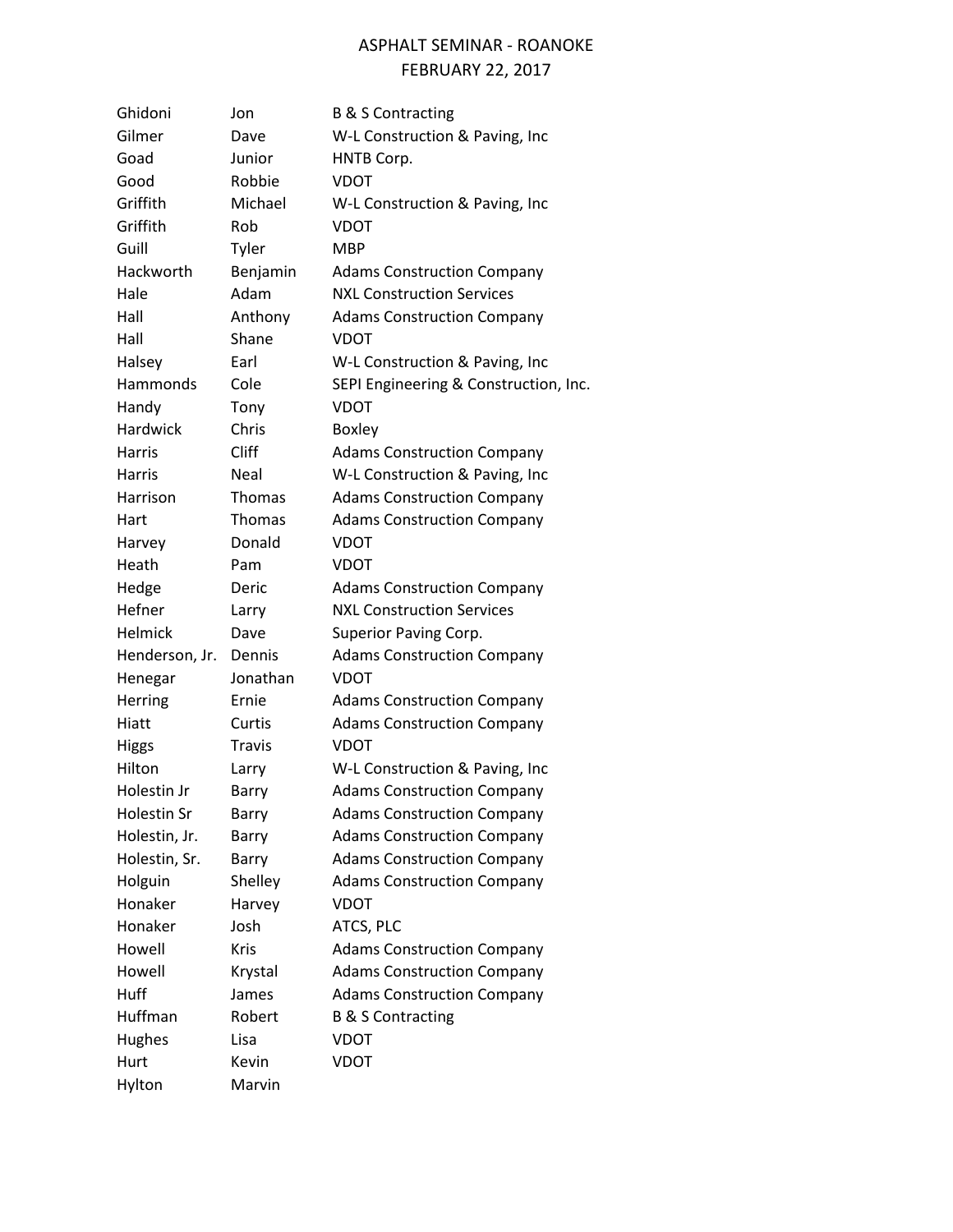## ASPHALT SEMINAR - ROANOKE

#### FEBRUARY 22, 2017

| Jackson        | Lewis         | ATCS, PLC                             |
|----------------|---------------|---------------------------------------|
| James, Jr.     | Frederick     | <b>Adams Construction Company</b>     |
| Johnson        | Donald        | <b>Adams Construction Company</b>     |
| Johnson        | Michael       | <b>Adams Construction Company</b>     |
| Jones          | <b>Brian</b>  | <b>Adams Construction Company</b>     |
| Jones          | Jessica       | ATCS, PLC                             |
| Jones          | John          | SEPI Engineering & Construction, Inc  |
| Jones          | Kevin         | Branscome Inc.                        |
| Jones          | Paul          | <b>Adams Construction Company</b>     |
| Jordan         | Steve         | W-L Construction & Paving, Inc        |
| Justus         | Kirby         | Rogers Group, Inc.                    |
| Karnes         | Tim           | <b>VDOT</b>                           |
| Keith          | Ricky         | A. Morton Thomas and Associates, Inc. |
| Keith          | Stacy         | <b>VDOT</b>                           |
| Keys           | Chris         | <b>B &amp; S Contracting</b>          |
| Kilgore        | Harmon        | <b>VDOT</b>                           |
| <b>Kim</b>     | Sungho        | VDOT                                  |
| Kimble         | Michael       | <b>B &amp; S Contracting</b>          |
| Kincer         | Henry         | <b>VDOT</b>                           |
| King           | Harry         | Colony Construction, Inc.             |
| King           | Kyle          | <b>Adams Construction Company</b>     |
| King           | Ronnie        | W-L Construction & Paving, Inc        |
| Kiser          | Randy         | <b>VDOT</b>                           |
| Lambert        | Waldo         | W-L Construction & Paving, Inc        |
| Lamie          | David         | VDOT                                  |
| Landreth       | Clyde         | VDOT                                  |
| Lawrence       | Joshua        |                                       |
| Leonard        | Jerry         | VDOT                                  |
| Lester         | Josh          | A. Morton Thomas and Associates, Inc. |
| Light          | <b>Travis</b> | <b>Boxley</b>                         |
| Long           | Samantha      | <b>B &amp; S Contracting</b>          |
| Long, Jr.      | William       | <b>Adams Construction Company</b>     |
| Mann           | Billy         | <b>VDOT</b>                           |
| Mann           | Duane         | VDOT                                  |
| <b>Marrs</b>   | David         | <b>VDOT</b>                           |
| Marshall       | Hunter        | <b>Adams Construction Company</b>     |
| Martin         | Victor        | <b>Adams Construction Company</b>     |
| McClanahan     | Mark          | W-L Construction & Paving, Inc        |
| <b>McGuire</b> | <b>Bailey</b> | <b>Adams Construction Company</b>     |
| <b>Meadows</b> | Jody          | W-L Construction & Paving, Inc        |
| <b>Meadows</b> | <b>Terry</b>  | <b>VDOT</b>                           |
| Mike           | Dudley        | Virginia Asphalt Association          |
| Montgomery     | William       | <b>Adams Construction Company</b>     |
| Moore          | Carl          | <b>NXL Construction Services</b>      |
| Morrison       | David         | <b>VDOT</b>                           |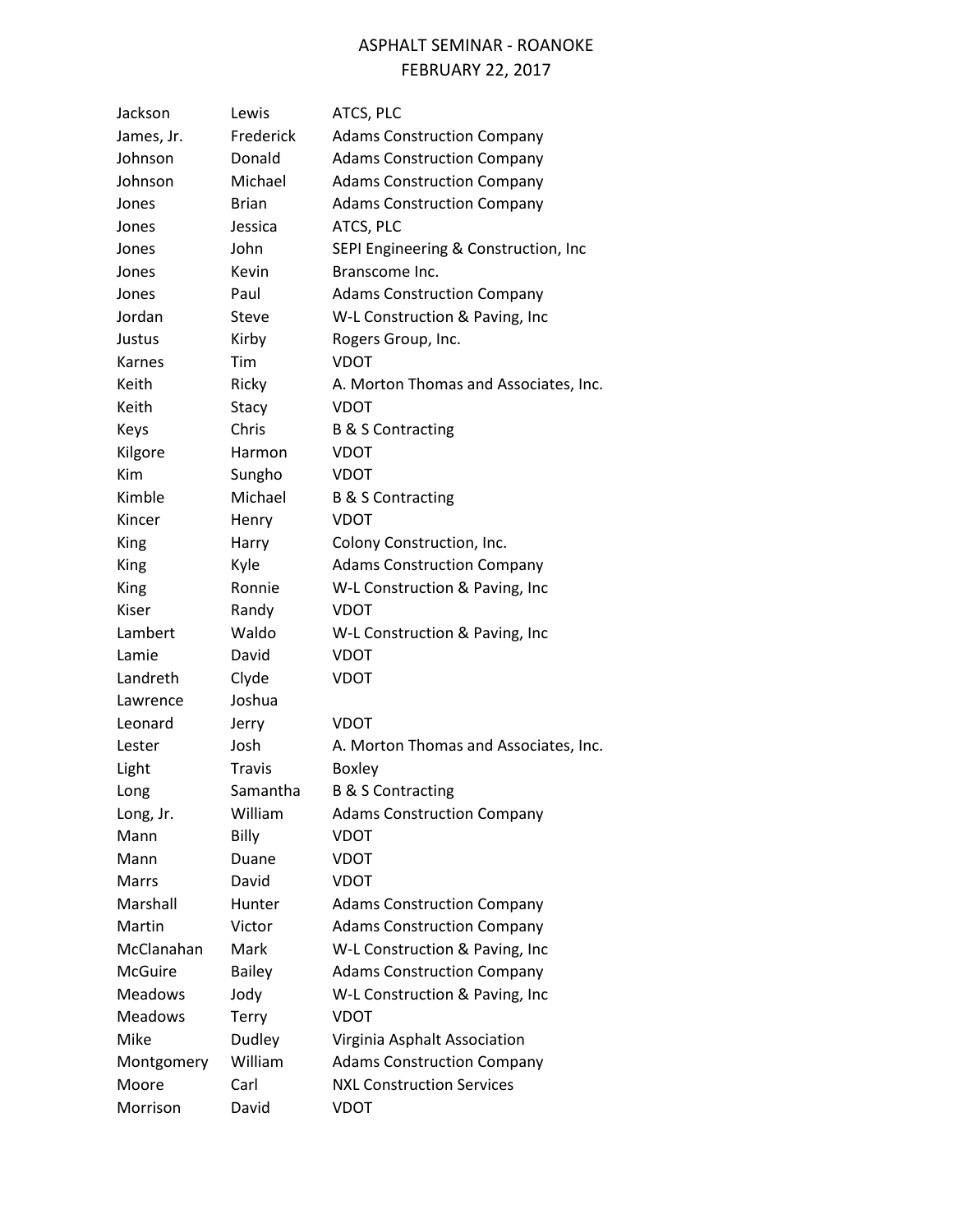# ASPHALT SEMINAR - ROANOKE

|                |              | <b>FEBRUARY 22, 2017</b>              |
|----------------|--------------|---------------------------------------|
| <b>Mullins</b> | Kemmy        | WRA                                   |
| Murrell, Jr.   | James        | <b>Adams Construction Company</b>     |
| Musick         | Michael      | <b>VDOT</b>                           |
| <b>Myers</b>   | Keith        | <b>Adams Construction Company</b>     |
| Najafi         | Shahriar     | VDOT                                  |
| Neal           | Toni         | <b>Adams Construction Company</b>     |
| Noell          | Keith        | VDOT                                  |
| Novak          | Chris        | <b>Boxley</b>                         |
| Oliver         | Darryl       | <b>B &amp; S Contracting</b>          |
| Parker         | Tammy        | A. Morton Thomas and Associates, Inc. |
| Parlett        | Josh         | VDOT                                  |
| Patrick        | <b>Ben</b>   | ATCS, PLC                             |
| Patrick        | Dennis       | <b>WRA</b>                            |
| Patterson      | Randall      | <b>Adams Construction Company</b>     |
| Pettus         | Thomas       | <b>VDOT</b>                           |
| Pierce         | Dale         | <b>Adams Construction Company</b>     |
| Poole          | Bobby        | <b>Adams Construction Company</b>     |
| Poole          | Danny        | Superior Paving Corp.                 |
| Ratliff        | <b>Brian</b> | <b>Adams Construction Company</b>     |
| Reece          | Vic.         | <b>VDOT</b>                           |
| Reed           | Michael      | <b>Adams Construction Company</b>     |
| Reid           | Robert       | <b>VDOT</b>                           |
| Repass         | Todd         | VDOT                                  |
| Revelle        | Anthony      | <b>WRA</b>                            |
| Reynolds       | Clarence     | <b>Adams Construction Company</b>     |
| Rhodes         | Reuben       | VDOT                                  |
| Rich           | Daniel       | <b>NXL Construction Services</b>      |
| Rigney         | Jerry        | VDOT                                  |
| Roberts        | Earl         | W-L Construction & Paving, Inc        |
| Robertson      | Jack         | <b>Adams Construction Company</b>     |
| Robinson       | Richard      | <b>Adams Construction Company</b>     |
| Rodgers        | Patrick      | VDOT                                  |
| Rogers         | <b>Blake</b> | Colony Construction, Inc.             |
| Royal          | Andre        | <b>Boxley</b>                         |

Rumberg Desi Adams Construction Company

Short Jerry W-L Construction & Paving, Inc Shultz Gregg Adams Construction Company

Shepherd Brad A. Morton Thomas and Associates, Inc.

Sisk Roger A. Morton Thomas and Associates, Inc.

Saul Frank Boxley Scott Sid VDOT Scott Tyrone Boxley

Shuman Patrick VDOT Simmers Doug VDOT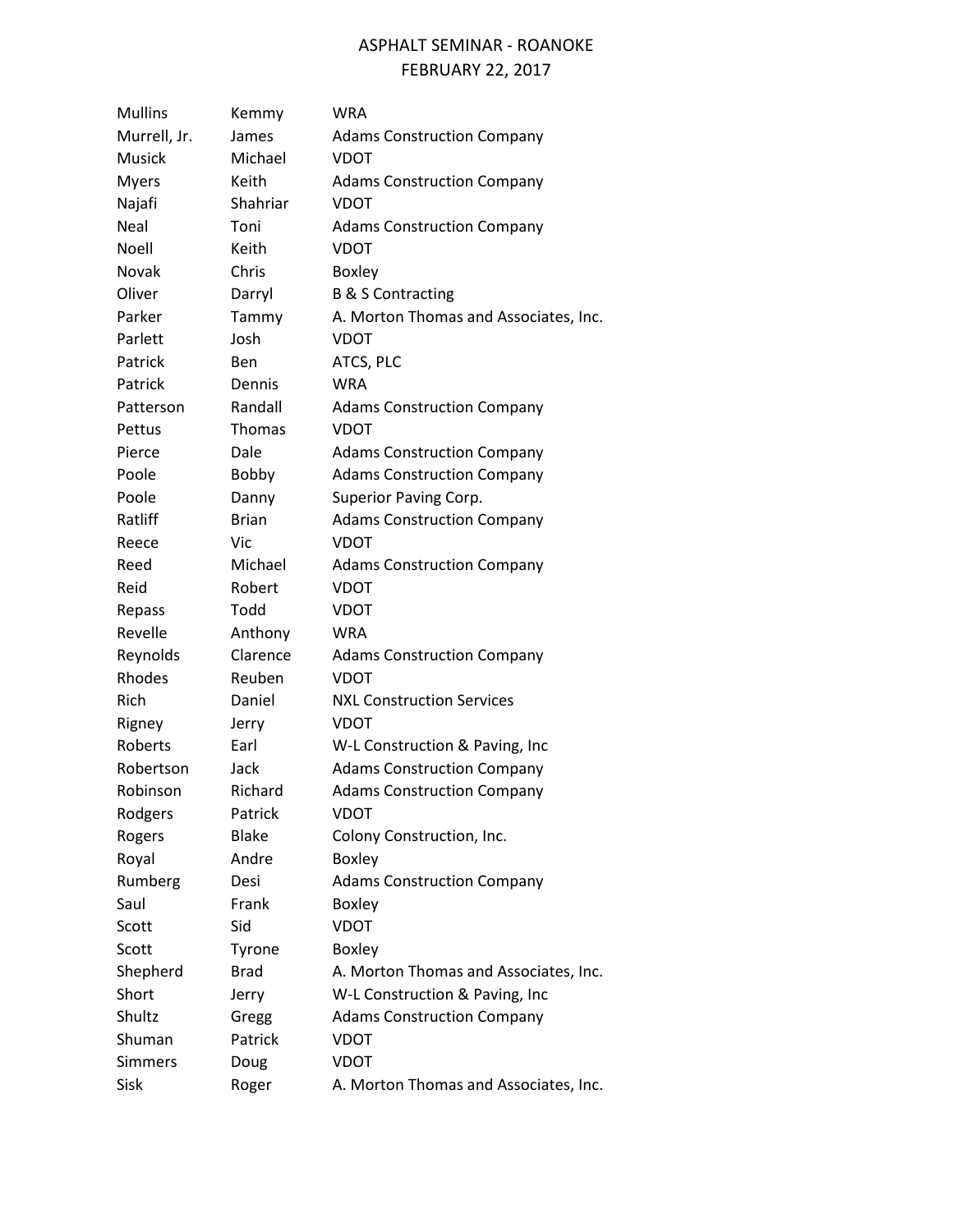| Smith           | <b>Bryan</b>   | VDOT                                  |
|-----------------|----------------|---------------------------------------|
| Smith           | Charles        | SEPI Engineering & Construction, Inc. |
| Smith           | Rory           | Alpha Corporation                     |
| Smith           | Roy            | <b>VDOT</b>                           |
| Souma           | Leslie         | <b>Adams Construction Company</b>     |
| Sparrow, Jr.    | Jack           | <b>Adams Construction Company</b>     |
| Spence          | Janet          | W-L Construction & Paving, Inc        |
| Sproule         | <b>Thomas</b>  | <b>Adams Construction Company</b>     |
| <b>Stevens</b>  | Todd           | <b>VDOT</b>                           |
| Stewart         | Michael        | <b>VDOT</b>                           |
| Stiltner        | Chris          | <b>B &amp; S Contracting</b>          |
| Sumpter         | <b>Bert</b>    | <b>VDOT</b>                           |
| Taylor          | Curt           | W-L Construction & Paving, Inc        |
| Taylor          | Tanner         | W-L Construction & Paving, Inc        |
| Thompson        | Edward         | <b>Adams Construction Company</b>     |
| Thompson        | Jamey          |                                       |
| Tincher         | Jason          | <b>Boxley</b>                         |
| <b>Tompkins</b> | Robert         | <b>Adams Construction Company</b>     |
| Trenton         | Clark          | Virginia Asphalt Association          |
| Truelove        | Brian          | <b>VDOT</b>                           |
| <b>Tucker</b>   | Alan           | <b>VDOT</b>                           |
| Tuell           | Miranda        | VDOT                                  |
| Tugman          | James          | <b>Adams Construction Company</b>     |
| Umstead         | Jeff           | <b>VDOT</b>                           |
| Underwood       | Charles        | <b>Adams Construction Company</b>     |
| Vanover         | <b>RJ</b>      | W-L Construction & Paving, Inc        |
| Vernon          | Chris          | <b>VDOT</b>                           |
| Wallace         | Marty          | <b>Adams Construction Company</b>     |
| Waller          | Jackie         | <b>Adams Construction Company</b>     |
| Ward            | <b>Brad</b>    | W-L Construction & Paving, Inc        |
| Watts           | Jimmy          | Scott Insurance                       |
| Webb            | Wayne          | A. Morton Thomas and Associates, Inc. |
| Wells           | Justin         | <b>MBP</b>                            |
| White           | David          | Superior Paving Corp.                 |
| Williams        | Allen          | <b>VDOT</b>                           |
| Williams        | Wendy          | W-L Construction & Paving, Inc        |
| Williamson      | <b>Blair</b>   | S. L. Williamson Co.                  |
| Wilson          | Todd           | W-L Construction & Paving, Inc        |
| Wimmer          | <b>Barbara</b> | ATCS, PLC                             |
| Winebarger      | Mike           | W-L Construction & Paving, Inc        |
| Winstead        | Chris          | <b>VDOT</b>                           |
| Wise            | Bill           | VDOT                                  |
| Wolfe           | <b>Bobby</b>   | VDOT                                  |
| Woodard         | Richard        | <b>MBP</b>                            |
| Wright          | Gary           | <b>Adams Construction Company</b>     |
| Wright          | Sam            | <b>Boxley</b>                         |
|                 |                |                                       |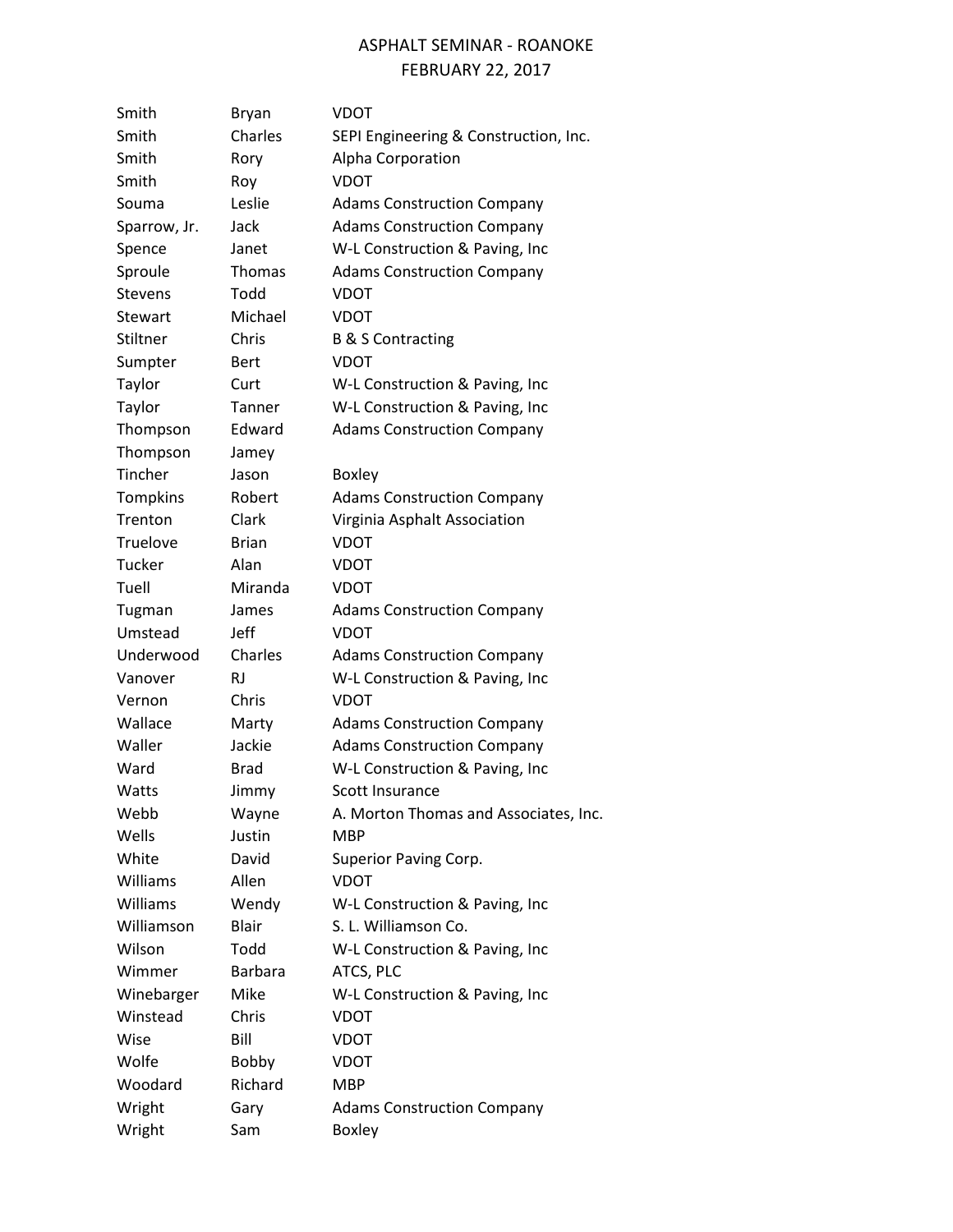| Yates   | Joel   | W-L Construction & Paving, Inc.   |
|---------|--------|-----------------------------------|
| Young   | Todd   | <b>MBP</b>                        |
| Younger | James  | <b>Adams Construction Company</b> |
| Yow     | Donnie | W-L Construction & Paving, Inc.   |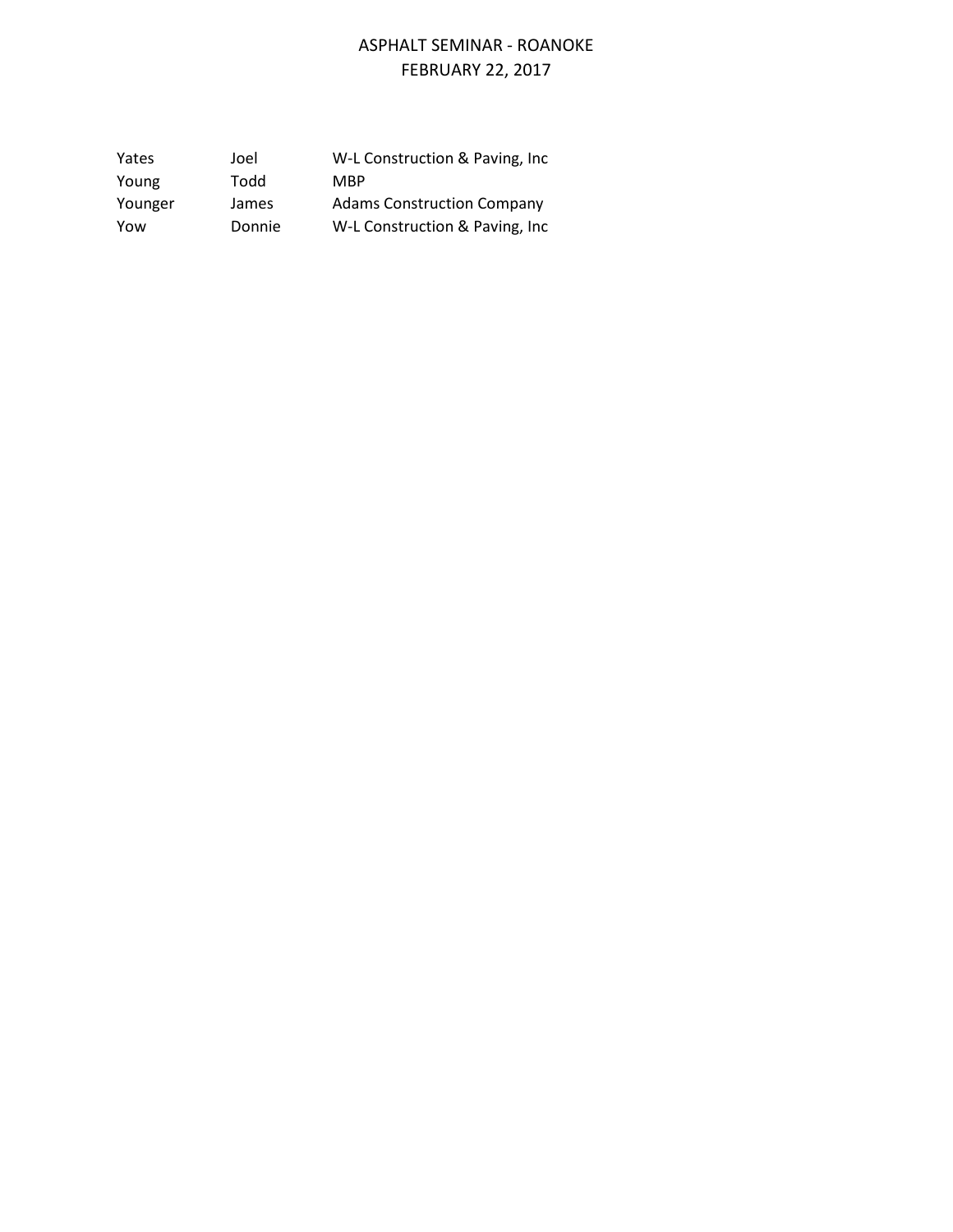# ASPHALT SEMINAR 2018 Fredericksburg Expo Center - February 27, 2018

| Adu-Gyamfi       | Kwame     | VDOT                                   |
|------------------|-----------|----------------------------------------|
| Alderman         | Johnny    | Senate Asphalt                         |
| Appea            | Alexander | VDOT                                   |
| Aramoon          | Ehsan     | <b>VDOT</b>                            |
| Arce             | Alex      | Virginia Paving Company                |
| Arceneanuex      | Michael   | <b>Branscome Paving</b>                |
| Arthur           | Ken       | <b>Boxley</b>                          |
| Askaryar         | Khalil    | <b>VDOT</b>                            |
| Assefa           | Assefa    | <b>VDOT</b>                            |
| <b>Atkins</b>    | Bill      | <b>WRA</b>                             |
| Attar            | Ebbie     | <b>VDOT</b>                            |
| Ayala            | German    | Superior Paving Corp.                  |
| Ayala            | Sergio    | Superior Paving Corp.                  |
| Aylor            | James     | <b>VDOT</b>                            |
| Ayotte           | Mathew    | VDOT                                   |
| <b>Barilla</b>   | Dominic   | <b>Ingevity Pavement Technologies</b>  |
| <b>Barker</b>    | James     | Virginia Paving Company                |
| <b>Bates</b>     | Kyle      | <b>VDOT</b>                            |
| Bell             | Richard   | Alpha Corporation                      |
| Beyke            | Angela    | <b>VDOT</b>                            |
| <b>Bhusal</b>    | Sudha     | <b>VDOT</b>                            |
| <b>Blevins</b>   | Mike      | Superior Paving Corp.                  |
| <b>Bowers</b>    | Ben       | <b>VDOT</b>                            |
| Bowman           | Jamie     | <b>Branscome Paving</b>                |
| <b>Bradeson</b>  | David     | <b>Chemung Contracting Corporation</b> |
| <b>Brockman</b>  | Phillip   | <b>VDOT</b>                            |
| <b>Brown</b>     | Gabe      | VDOT                                   |
| <b>Bunch</b>     | Milton    | <b>VDOT</b>                            |
| <b>Burton II</b> | Gerald    |                                        |
| Cekada           | Tom       | Superior Paving Corp.                  |
| Ciuros           | Matthew   | <b>Chemung Contracting Corporation</b> |
| Clark            | Trenton   | Virginia Asphalt Association           |
| Clark            | Corey     | Superior Paving Corp.                  |
| Clatterbuck      | Mark      | Superior Paving Corp.                  |
| Clatterbuck      | Richard   | <b>VDOT</b>                            |
| Coffey           | Michael   | <b>VDOT</b>                            |
| Coleman          | Lenny     | <b>WRA</b>                             |
| Collins          | Robert    | Superior Paving Corp.                  |
| Colvard          | James     | Virginia Paving Company                |
| Connors          | Ken       | <b>VDOT</b>                            |
| Cooke            | Steve     | <b>Chemung Contracting Corporation</b> |
| Cooper           | Zachary   | ATCS, PLC                              |
| Counts           | Lowell    | Virginia Paving Company                |
| Covington        | Dave      | <b>VDOT</b>                            |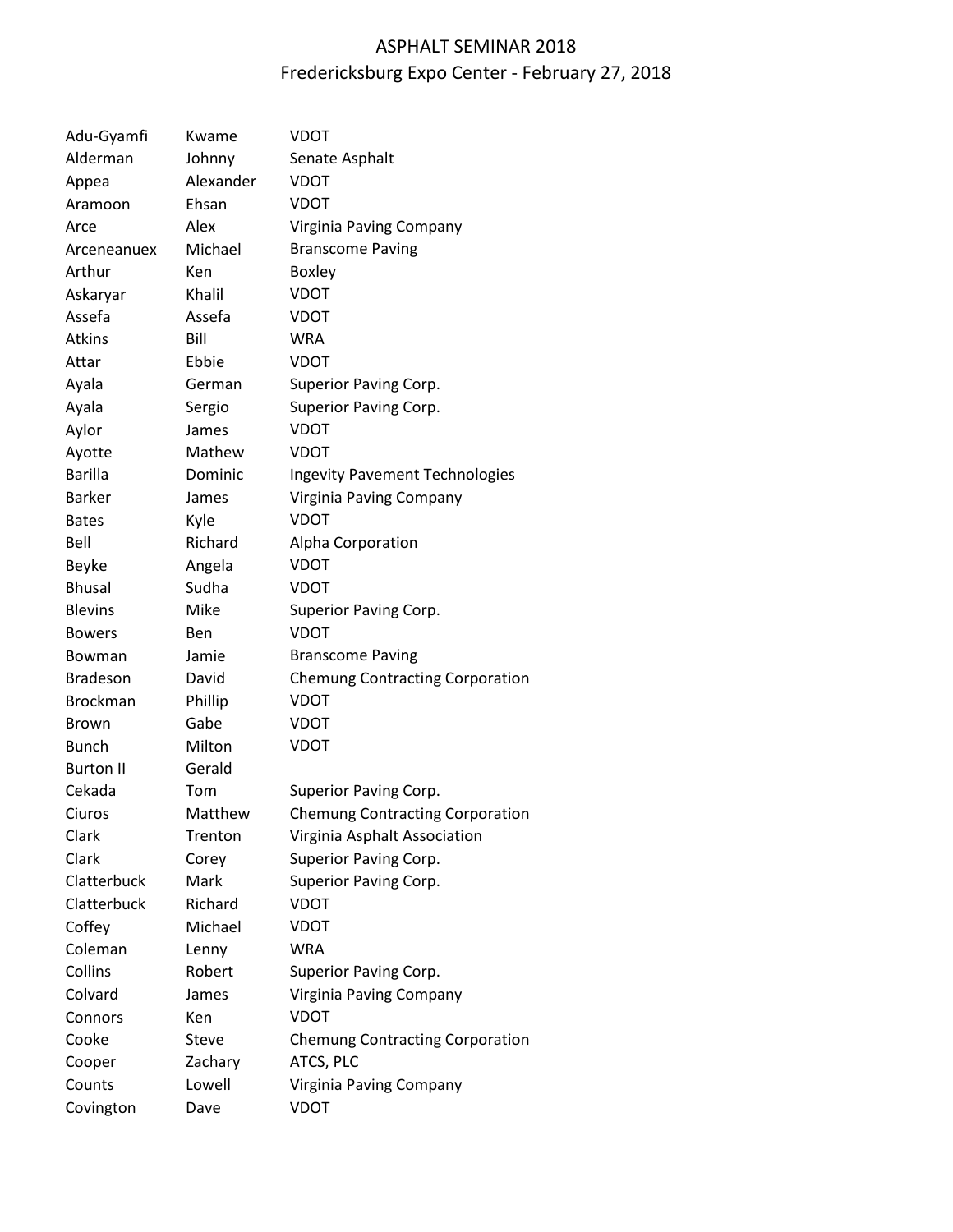#### ASPHALT SEMINAR 2018

# Fredericksburg Expo Center - February 27, 2018

| Crabree        | <b>Burton</b> | Superior Paving Corp.                  |
|----------------|---------------|----------------------------------------|
| Crandol        | Rob           | <b>VDOT</b>                            |
| Crawford       | Heath         | ATCS, PLC                              |
| Cullen         | Chris         | Senate Asphalt                         |
| Cullen         | Josh          | Virginia Paving Company                |
| Cummins        | Charlisa      | ATCS, PLC                              |
| Dalrymple III  | Ed            | <b>Chemung Contracting Corporation</b> |
| Dalrymple Jr.  | Edward        | <b>Chemung Contracting Corporation</b> |
| Day            | Chris         | Superior Paving Corp.                  |
| DeJarnette     | Elliott       | <b>VDOT</b>                            |
| Deverna        | James         | Superior Paving Corp.                  |
| Dickerson      | Gale          | <b>VDOT</b>                            |
| Doczi          | Michael       | <b>VDOT</b>                            |
| Dodson         | Jacob         | Superior Paving Corp.                  |
| Domes          | Eric          | <b>VDOT</b>                            |
| <b>Dryfuss</b> | Christine     | Cargill Industrial Specialties         |
| Dudley         | Mike          | Virginia Asphalt Association           |
| Dunford        | <b>Brian</b>  | Superior Paving Corp.                  |
| Durrette       | James         | <b>VDOT</b>                            |
| Dyer           | Troy          | Superior Paving Corp.                  |
| Edwards        | Chris         | <b>VDOT</b>                            |
| English        | Adam          | <b>Chemung Contracting Corporation</b> |
| Eppard         | Junior        | S. L. Williamson Co                    |
| Ernst          | Ben           | VDOT                                   |
| <b>Estes</b>   | <b>Travis</b> | VDOT                                   |
| Fink           | Tamrah        | <b>WRA</b>                             |
| Fogle          | Jon           | Superior Paving Corp.                  |
| Freeman        | Larry         | Superior Paving Corp.                  |
| Frew           | Richard       | <b>WRA</b>                             |
| Frey           | Chris         | Superior Paving Corp.                  |
| Friedrich      | John          | <b>Bitumar</b>                         |
| George         | Sean          | Virginia Paving Company                |
| Ghobadian      | Sam           | <b>VDOT</b>                            |
| Gleasman       | Mike          | <b>VDOT</b>                            |
| Gray           | Tim           | <b>VDOT</b>                            |
| Hall           | <b>Nick</b>   | Kickin Asphalt                         |
| Hamilton       | Robert        | <b>VDOT</b>                            |
| Hamlett        | Todd          | Lee Hy Paving                          |
| Hanna          | Rowes         | <b>VDOT</b>                            |
| Harley         | Stacey        | Superior Paving Corp.                  |
| Harrison       | Walt          | A. Morton Thomas and Associates, Inc.  |
| Hartman        | Julie         | <b>Stantec</b>                         |
| Hartman        | Frank         | Superior Paving Corp.                  |
| Haughton       | Steve         | Cargill Industrial Specialties         |
| Hensley        | Ethan         | S. L. Williamson Co                    |
| Hepner         | Susan         | <b>NXL Construction Services</b>       |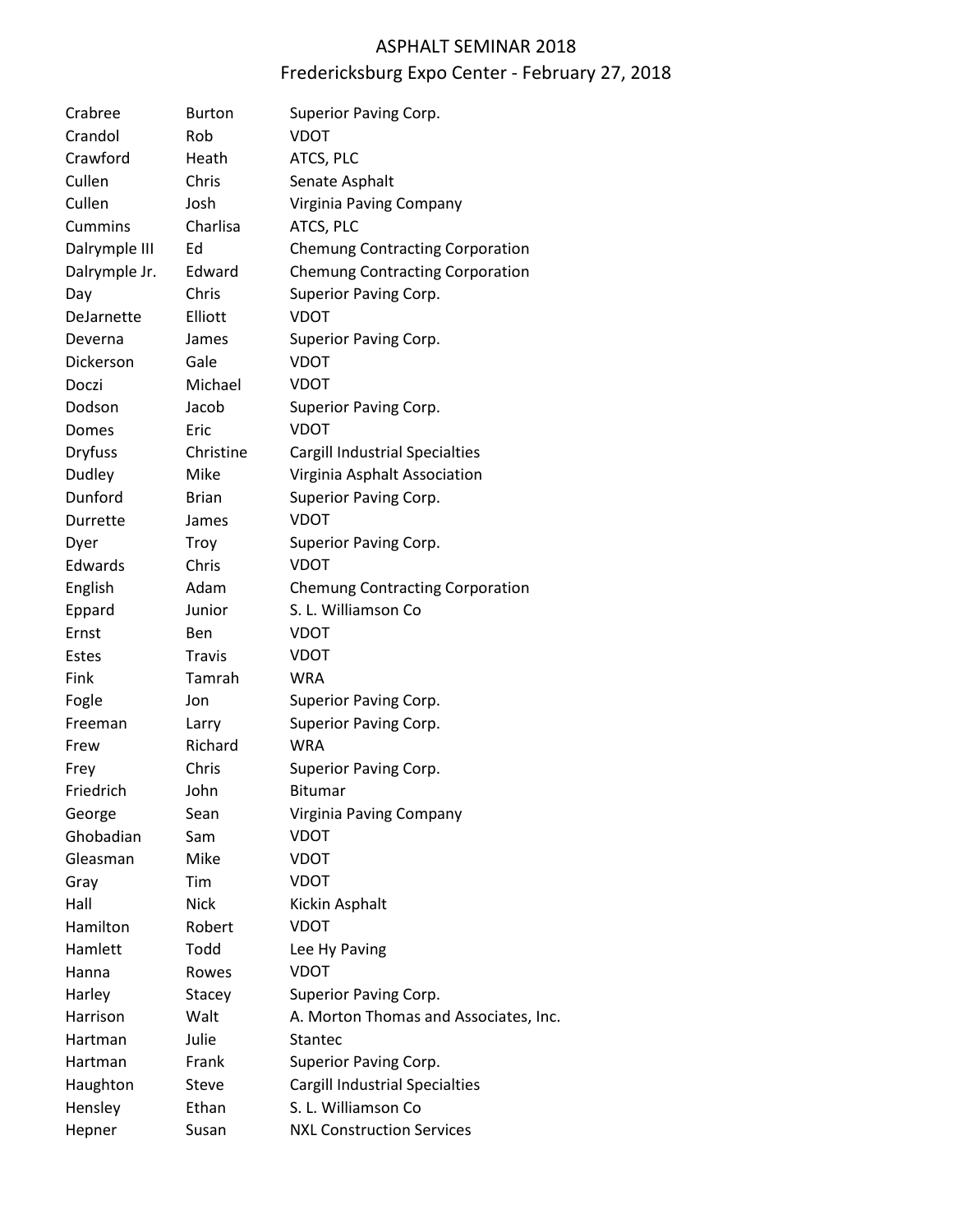# ASPHALT SEMINAR 2018 Fredericksburg Expo Center - February 27, 2018

| Hill          | Justin         | Lee Hy Paving                          |
|---------------|----------------|----------------------------------------|
| Hisey         | Mark           | <b>VDOT</b>                            |
| Hisghman      | Ben            | ATCS, PLC                              |
| Holsinger     | Darryl         | ATCS, PLC                              |
| Howard        | Dudley         | ATCS, PLC                              |
| Howard        | Jeff           | ATCS, PLC                              |
| Howsmon       | <b>Bob</b>     | <b>Vulcan Materials Company</b>        |
| Hydrick       | Pat            | <b>VDOT</b>                            |
| Iseman        | Carter         | Virginia Asphalt Association           |
| Jackson       | Mike           | Virginia Paving Company                |
| Jackson       | Ronald         | <b>VDOT</b>                            |
| Jarels        | Rodney         | Superior Paving Corp.                  |
| Jenkins       | Herman         | <b>VDOT</b>                            |
| Johnson       | Lance          | Superior Paving Corp.                  |
| Kapitan       | Anastasia      | <b>VDOT</b>                            |
| Keat          | Andrew         | <b>Chemung Contracting Corporation</b> |
| Kibler        | Rick           | <b>VDOT</b>                            |
| Kim           | Sungho         | <b>VDOT</b>                            |
| Lee           | Caleb          | ATCS, PLC                              |
| Lewis         | Vanna          | Federal Highway Administration - DOT   |
| Lewis         | Timothy        | Federal Highway Administration - DOT   |
| Lewis         | Robert         | <b>VDOT</b>                            |
| Liberatore    | Rob            | <b>VDOT</b>                            |
| Liszkay       | <b>Brian</b>   | <b>Chemung Contracting Corporation</b> |
| Mackenzie     | <b>Mauris</b>  | <b>VDOT</b>                            |
| Maddox        | Ritchie        | Superior Paving Corp.                  |
| Mahoney       | Jonathan       | ATCS, PLC                              |
| Manandhar     | Chandra        | <b>VDOT</b>                            |
| Marstiller    | Karen          | ATCS, PLC                              |
| Martin        | Matt           | Virginia Paving Company                |
| Martinez      | Scott          | Virginia Paving Company                |
| Mattera       | Josh           | Virginia Paving Company                |
| McGhee        | Kevin          | <b>VDOT</b>                            |
| Mckinney      | Randall        | <b>VDOT</b>                            |
| <b>McNeal</b> | Walter         | A. Morton Thomas and Associates, Inc.  |
| Miller        | Joseph         | <b>Chemung Contracting Corporation</b> |
| Mitchell      | Anthony        | A. Morton Thomas and Associates, Inc.  |
| Mollerup      | Lauren         | VDOT                                   |
| Mooney        | Dennis         | ATCS, PLC                              |
| Moore         | Goodwin        | Superior Paving Corp.                  |
| Morgan        | Norman         | <b>NXL Construction Services</b>       |
| <b>Morris</b> | <b>Brendan</b> | Virginia Paving Company                |
| Murphy        | Gary           | VDOT                                   |
| <b>Myers</b>  | <b>Billy</b>   | <b>Chemung Contracting Corporation</b> |
| Naderi        | Mehrdad        | <b>VDOT</b>                            |
| Naoui         | Mohsen         | <b>VDOT</b>                            |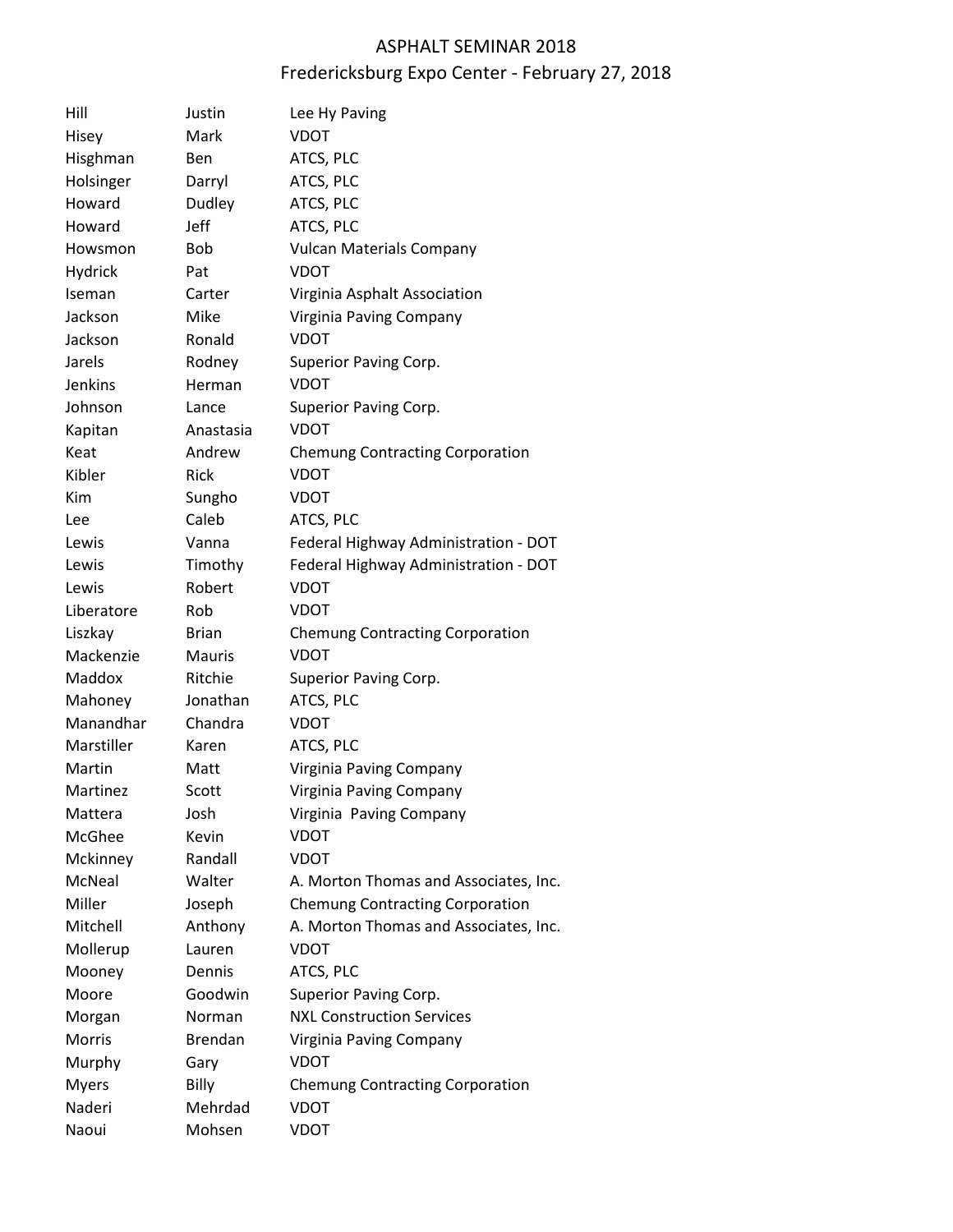# ASPHALT SEMINAR 2018 Fredericksburg Expo Center - February 27, 2018

| Nelson         | Sean    | VDOT                                   |
|----------------|---------|----------------------------------------|
| Newhouse, PE   | Gregg   | ATCS, PLC                              |
| Owen           | Andrew  | S. L. Williamson Co                    |
| Painter        | Mark    | Superior Paving Corp.                  |
| Palmer         | Cindy   | <b>VDOT</b>                            |
| Parker         | Marcie  | <b>VDOT</b>                            |
| Pearce         | David   | VDOT                                   |
| Peele          | Jason   | Superior Paving Corp.                  |
| Peters         | Nathan  | Virginia Paving Company                |
| Poole          | Danny   | Superior Paving Corp.                  |
| Pope           | Kevin   | <b>Chemung Contracting Corporation</b> |
| Powers         | David   | Superior Paving Corp.                  |
| Prezioso       | Robert  | <b>VDOT</b>                            |
| Prins          | Jordan  | 3M                                     |
| Radford        | Kenneth | Kickin Asphalt                         |
| Radford        | Paul    | Kickin Asphalt                         |
| Reese          | Mike    | S. L. Williamson Co                    |
| Reigleman      | Ryan    | <b>VDOT</b>                            |
| Riddle         | Jim     | VDOT                                   |
| Robson         | Todd    | <b>VDOT</b>                            |
| Romstad        | Tonje   | Superior Paving Corp.                  |
| Roof           | Clint   | <b>Chemung Contracting Corporation</b> |
| Roof           | Terry   | Superior Paving Corp.                  |
| Rorrer         | Todd    | <b>VDOT</b>                            |
| Rounds         | Mike    | Senate Asphalt                         |
| Routt          | David   | VDOT                                   |
| Russell        | John    | <b>VDOT</b>                            |
| Sager          | Stacy   | VDOT                                   |
| Sahakyan       | Gegham  | VDOT                                   |
| Seale          | Ronnie  | <b>VDOT</b>                            |
| Sewell         | Lyndon  | <b>VDOT</b>                            |
| Shami          | Haroon  | <b>VDOT</b>                            |
| Shewbridge     | Jerry   | Superior Paving Corp.                  |
| Shiells        | David   | <b>VDOT</b>                            |
| Shiwakoti      | Harihar | <b>VDOT</b>                            |
| Shorb          | Scott   | Superior Paving Corp.                  |
| <b>Skelly</b>  | Ashley  | <b>Chemung Contracting Corporation</b> |
| Skotzko        | Ed      | A. Morton Thomas and Associates, Inc.  |
| Smith          | Rory    | Alpha Corporation                      |
| Smith          | Norie   | <b>VDOT</b>                            |
| Smith          | Roy     | <b>VDOT</b>                            |
| Stanley        | David   | Kickin Asphalt                         |
| Stream         | John    | <b>NXL Construction Services</b>       |
| Sullivan       | Cody    | Virginia Paving Company                |
| <b>Suttles</b> | Keith   | <b>Branscome Paving</b>                |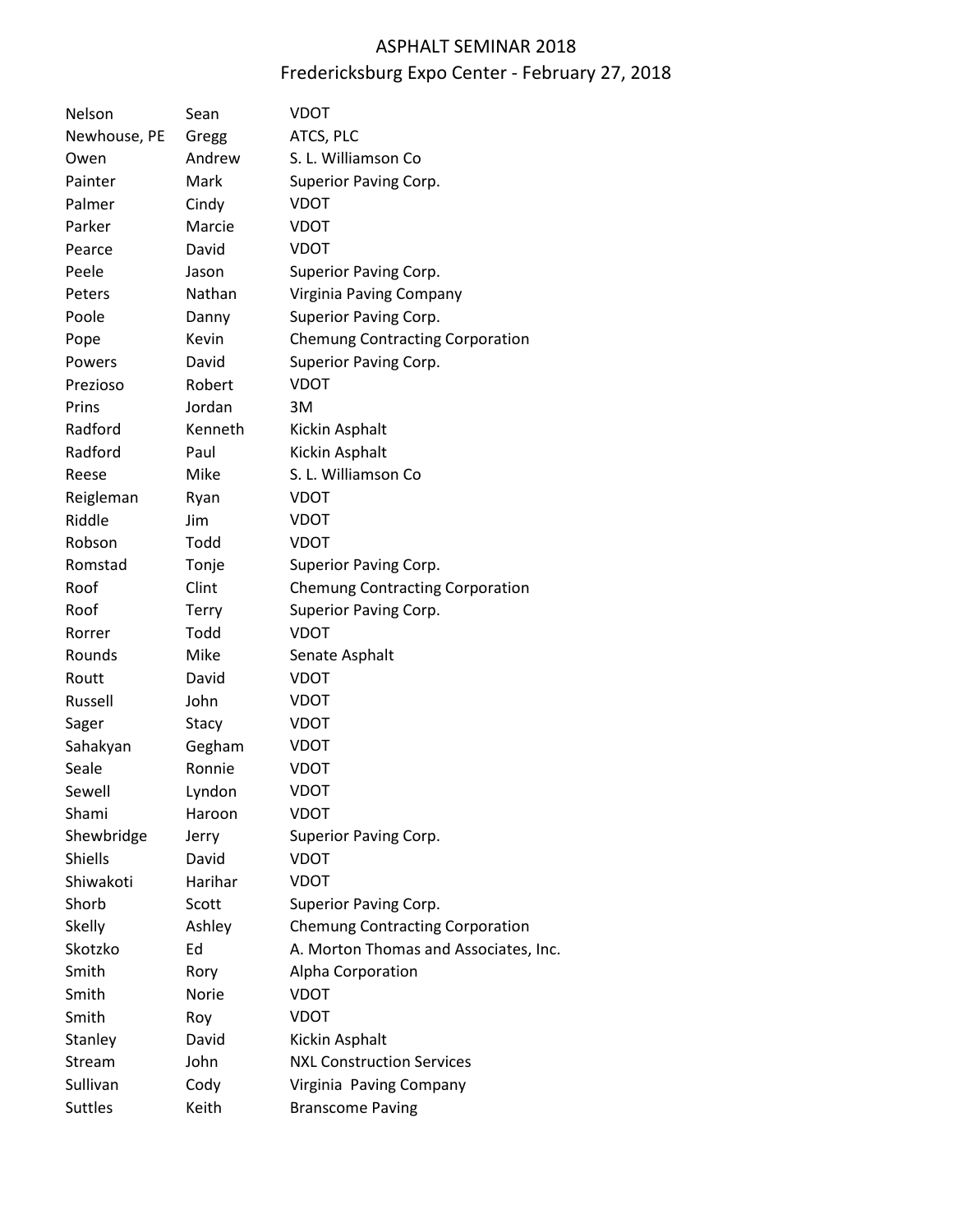## ASPHALT SEMINAR 2018

# Fredericksburg Expo Center - February 27, 2018

| Talomie    | Micahel        | Superior Paving Corp.                 |
|------------|----------------|---------------------------------------|
| Teklu      | Alexander      | <b>VDOT</b>                           |
| Terrell    | James          | Superior Paving Corp.                 |
| Tiller     | Randy          | Virginia Paving Company               |
| Trevino    | Carlos         | ATCS, PLC                             |
| Turner     | <b>Richard</b> | Superior Paving Corp.                 |
| Turner     | Kalon          | Superior Paving Corp.                 |
| Turner     | Tim            | <b>VDOT</b>                           |
| Umanzor    | Marvin         | Virginia Paving Company               |
| Vera-Brain | Sebastian      | <b>Stantec Consulting Services</b>    |
| Walton     | <b>Bob</b>     | Superior Paving Corp.                 |
| Walton Jr. | Bobby          | Superior Paving Corp.                 |
| Washington | Demond         | Virginia Paving Company               |
| Weaver     | Chaz           | <b>VDOT</b>                           |
| Whanger    | Michael        | <b>VDOT</b>                           |
| Wiese      | Mikey          | S. L. Williamson Co.                  |
| Williams   | Herb           | Lee Hy Paving                         |
| Williams   | Robbie         | Virginia Paving Company               |
| Williams   | Dennis         | <b>VDOT</b>                           |
| Wilson     | Rex            | Lee Hy Paving                         |
| Winkler    | <b>Tres</b>    | Superior Paving Corp.                 |
| Woolsey    | Amy            | A. Morton Thomas and Associates, Inc. |
| Wright     | <b>Jeff</b>    | ATCS, PLC                             |
| Wyant      | Donald         | S. L. Williamson Co.                  |
| Wyant      | David          | S. L. Williamson Co., Inc.            |
| Wynn       | Anthony        | S. L. Williamson Co.                  |
| Zimmerman  | Cory           | Superior Paving Corp.                 |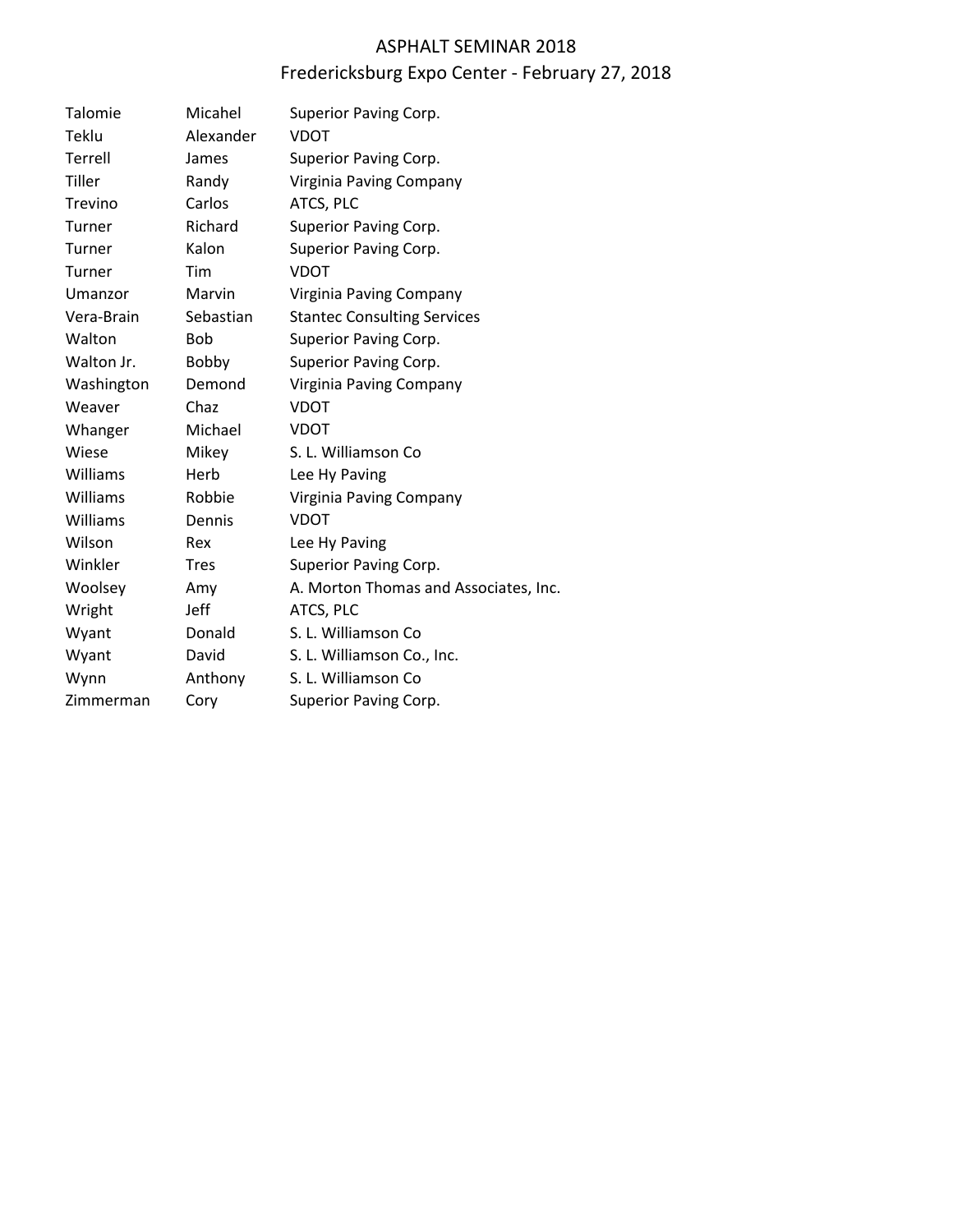| <b>Archer</b>     | Jason        | VDOT                             |
|-------------------|--------------|----------------------------------|
| <b>Arms</b>       | John         | <b>VDOT</b>                      |
| Arrington         | Bill         | <b>VDOT</b>                      |
| <b>Arthur</b>     | Ken          | <b>Boxley</b>                    |
| Asam              | Kalyan       | <b>VDOT</b>                      |
| <b>Babish</b>     | Andy         | <b>VDOT</b>                      |
| <b>Barilla</b>    | Dominic      | Ingevity                         |
| <b>Bates</b>      | Kerry        | <b>VDOT</b>                      |
| <b>Beyke</b>      | Angela       | <b>VDOT</b>                      |
| <b>Bowers</b>     | <b>Ben</b>   | <b>VDOT</b>                      |
| <b>Bradeson</b>   | David        | Chemung                          |
| <b>Brooks</b>     | Alicia       | Lee Hy Paving                    |
| <b>Brooks</b>     | Kyle         | Lee Hy Paving                    |
| <b>Bundy</b>      | Mark         | Branscome Inc.                   |
| <b>Byrum</b>      | Robert       | <b>VDOT</b>                      |
| <b>Caples</b>     | Harold       | <b>VDOT</b>                      |
| Carpenter         | David        | Lee Hy Paving                    |
| <b>Carroll</b>    | Rossie       | <b>VDOT</b>                      |
| <b>Catlett</b>    | Tommy        | <b>VDOT</b>                      |
| <b>Chappell</b>   | Doug         | <b>VDOT</b>                      |
| <b>Chittester</b> | Valerie      | Hei-Way                          |
| Chowdhury         | Tanveer      | <b>VDOT</b>                      |
| <b>Cifers</b>     | Eugene       | Asphalt Emulsion Industries, LLC |
| <b>Clark</b>      | Trenton      | Virginia Asphalt Association     |
| <b>CLARY</b>      | <b>CHRIS</b> | Short, Adams Construction        |
| <b>Coggins</b>    | Eddie        | <b>VDOT</b>                      |
| <b>Collier</b>    | Bill         | <b>VDOT</b>                      |
| <b>Conner</b>     | Mitch        | <b>VDOT</b>                      |
| Conrad            | <b>Brian</b> | Lee Hy Paving                    |
| Copeland          | Chris        | <b>VDOT</b>                      |
| <b>Crandol</b>    | Rob          | <b>VDOT</b>                      |
| <b>Davidson</b>   | Jim          | <b>Basic Construction</b>        |
| <b>Deeds</b>      | Troy         | <b>VDOT</b>                      |
| Deem              | Angel        | <b>VDOT</b>                      |
| <b>Dudley</b>     | Mike         | Virginia Asphalt Association     |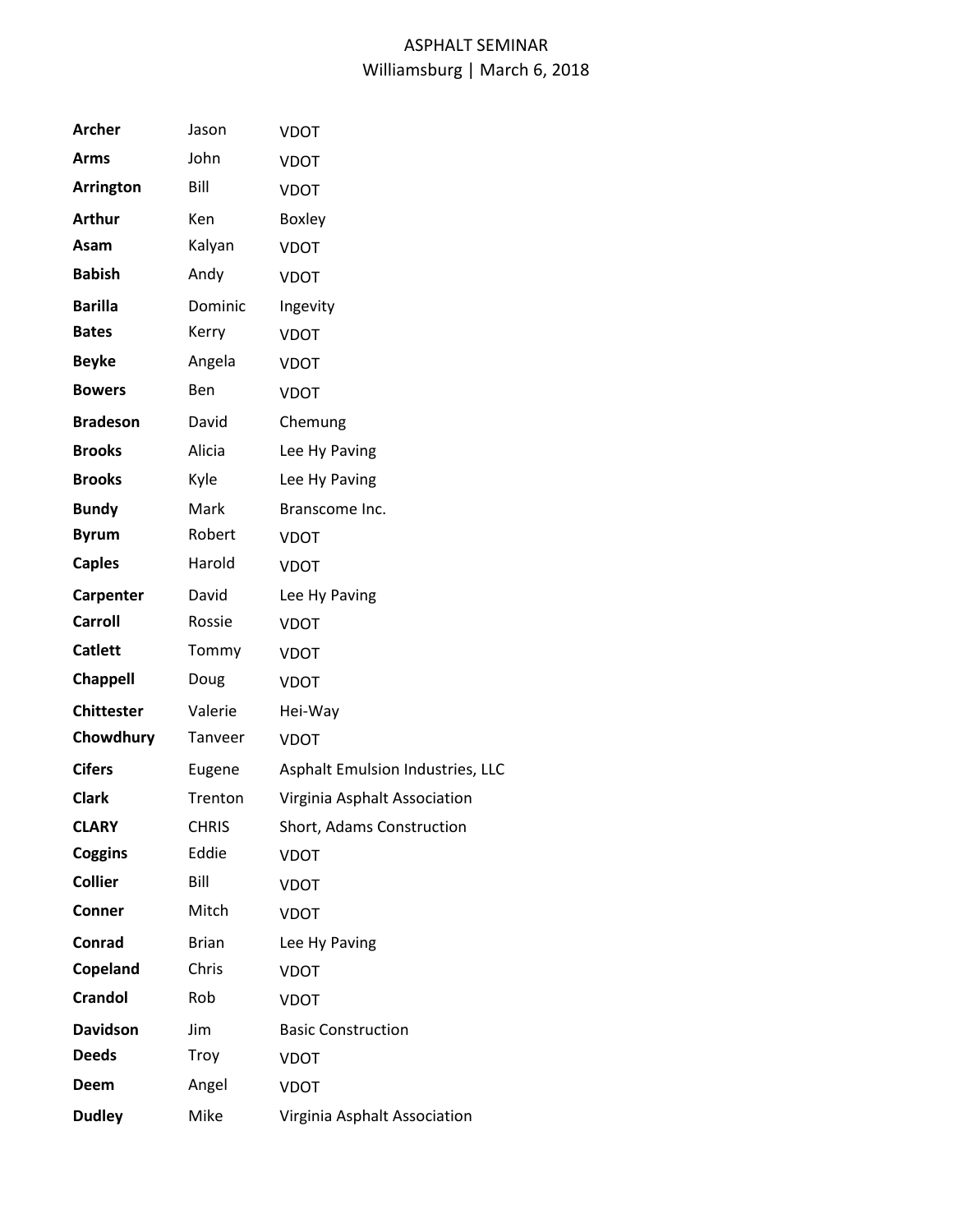| <b>Frazer</b>      | Chip           | VDOT                                    |
|--------------------|----------------|-----------------------------------------|
| Gawthrop           | <b>Brian</b>   | Virginia Paving Company                 |
| Gayton             | Sam            | Lee Hy Paving                           |
| Glazebrook         | Thornton       | Lee Hy Paving                           |
| Glenn              | Andrew         | <b>VDOT</b>                             |
| Grant              | CB             | <b>Stantec Consulting Services Inc.</b> |
| <b>Greenstreet</b> | <b>Hunter</b>  | Branscome Inc.                          |
| Gregg              | Kevin          | VDOT                                    |
| Guy Jr             | Howard         | <b>NXL Construction Services</b>        |
| <b>Habib</b>       | Affan          | <b>VDOT</b>                             |
| <b>Hamby</b>       | Jeff           | <b>NXL Construction Services</b>        |
| <b>Harris</b>      | David          | VDOT                                    |
| <b>Hawthorne</b>   | Kenny          | <b>VDOT</b>                             |
| <b>Holder</b>      | Kenny          | <b>Blakemore Construction</b>           |
| <b>Hornbeck</b>    | Candice        | <b>VDOT</b>                             |
| <b>Houser</b>      | David          | <b>Blakemore Construction Corp.</b>     |
| <b>Howard</b>      | Will           | <b>Basic Construction</b>               |
| <b>Hsieh</b>       | Justin         | <b>VDOT</b>                             |
| <b>Hughes</b>      | William        | <b>VDOT</b>                             |
| Ingram             | Chuck          | Slurry Pavers, Inc.                     |
| <b>Isdell</b>      | Chris          | <b>VDOT</b>                             |
| Iseman             | Carter         | Virginia Asphalt Association            |
| Jacobs             | John           | <b>VDOT</b>                             |
| <b>JONES</b>       | <b>BRET</b>    | Short, Adams Construction               |
| Keen               | Susan          | <b>VDOT</b>                             |
| <b>Kim</b>         | Sungho         | <b>VDOT</b>                             |
| <b>Knight</b>      | Tanner         | <b>VDOT</b>                             |
| Langhorne          | CR.            | Lee Hy Paving                           |
| <b>LILES</b>       | <b>WILLIAM</b> | Short, Adams Construction               |
| Liptak             | Lee            | <b>Allan Myers</b>                      |
| Lockard            | Don            | Alpha Corporation                       |
| Lomax              | Joe            | <b>VDOT</b>                             |
| Ludwig             | Joe            | <b>VDOT</b>                             |
| <b>MacCord</b>     | Erin           | <b>Basic Construction</b>               |
| <b>Martinez</b>    | Manuel         | Lee Hy Paving                           |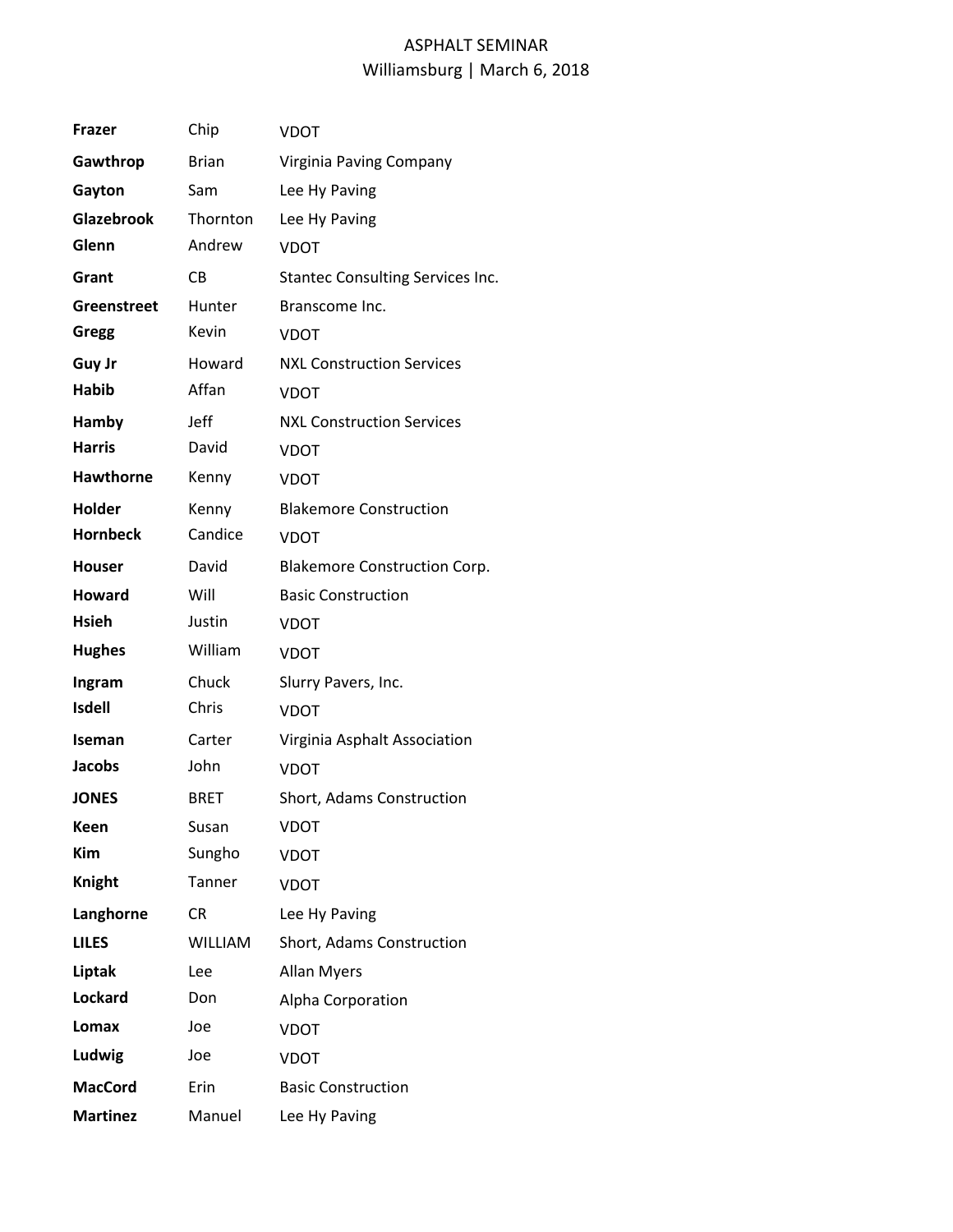| <b>McAvoy</b>    | Doug         | VDOT                             |
|------------------|--------------|----------------------------------|
| <b>McGhee</b>    | Kevin        | <b>VDOT</b>                      |
| <b>McGilvray</b> | Andy         | <b>VDOT</b>                      |
| <b>McKnight</b>  | Lee          | <b>VDOT</b>                      |
| <b>McNeely</b>   | Steve        | <b>VDOT</b>                      |
| <b>Merine</b>    | Girum        | <b>VDOT</b>                      |
| Millikan         | lan          | <b>VDOT</b>                      |
| <b>Minford</b>   | Rob          | <b>VDOT</b>                      |
| <b>Moore</b>     | <b>Brent</b> | A & A Contractors, LLC           |
| <b>Mosier</b>    | <b>Brian</b> | <b>VDOT</b>                      |
| <b>Murphy</b>    | Corey        | <b>VDOT</b>                      |
| <b>Nair</b>      | Hari         | <b>VDOT</b>                      |
| <b>Nicholson</b> | Ted          | <b>VDOT</b>                      |
| <b>Nolde</b>     | Wayne        | <b>VDOT</b>                      |
| Peavy            | James        | <b>VDOT</b>                      |
| <b>Penick</b>    | Joseph       | Lee Hy Paving                    |
| <b>Penick</b>    | William      | Lee Hy Paving                    |
| <b>Penick IV</b> | Gordon       | Lee Hy Paving                    |
| <b>Peters</b>    | Chuck        | <b>NXL Construction Services</b> |
| <b>Poff</b>      | James        | <b>VDOT</b>                      |
| Poole            | Danny        | Superior Paving Corp.            |
| <b>Poutier</b>   | Robert       | <b>VDOT</b>                      |
| <b>Powers</b>    | Billy        | Virginia Paving                  |
| Ramsey           | <b>Brian</b> | <b>VDOT</b>                      |
| <b>Reilly</b>    | Pete         | <b>VDOT</b>                      |
| <b>Rideout</b>   | <b>Bruce</b> | <b>Associated Asphalt</b>        |
| Robb             | Zac          | <b>VDOT</b>                      |
| Saha             | Bipad        | <b>VDOT</b>                      |
| <b>Samuels</b>   | Daniel       | Branscome Inc.                   |
| <b>Sanchez</b>   | Anthony      | <b>VDOT</b>                      |
| <b>Saunders</b>  | April        | <b>VDOT</b>                      |
| <b>Schinkel</b>  | Tommy        | <b>VDOT</b>                      |
| <b>Schwear</b>   | <b>Nick</b>  | <b>Allan Myers</b>               |
| <b>Schwear</b>   | Rob          | <b>Allan Myers</b>               |